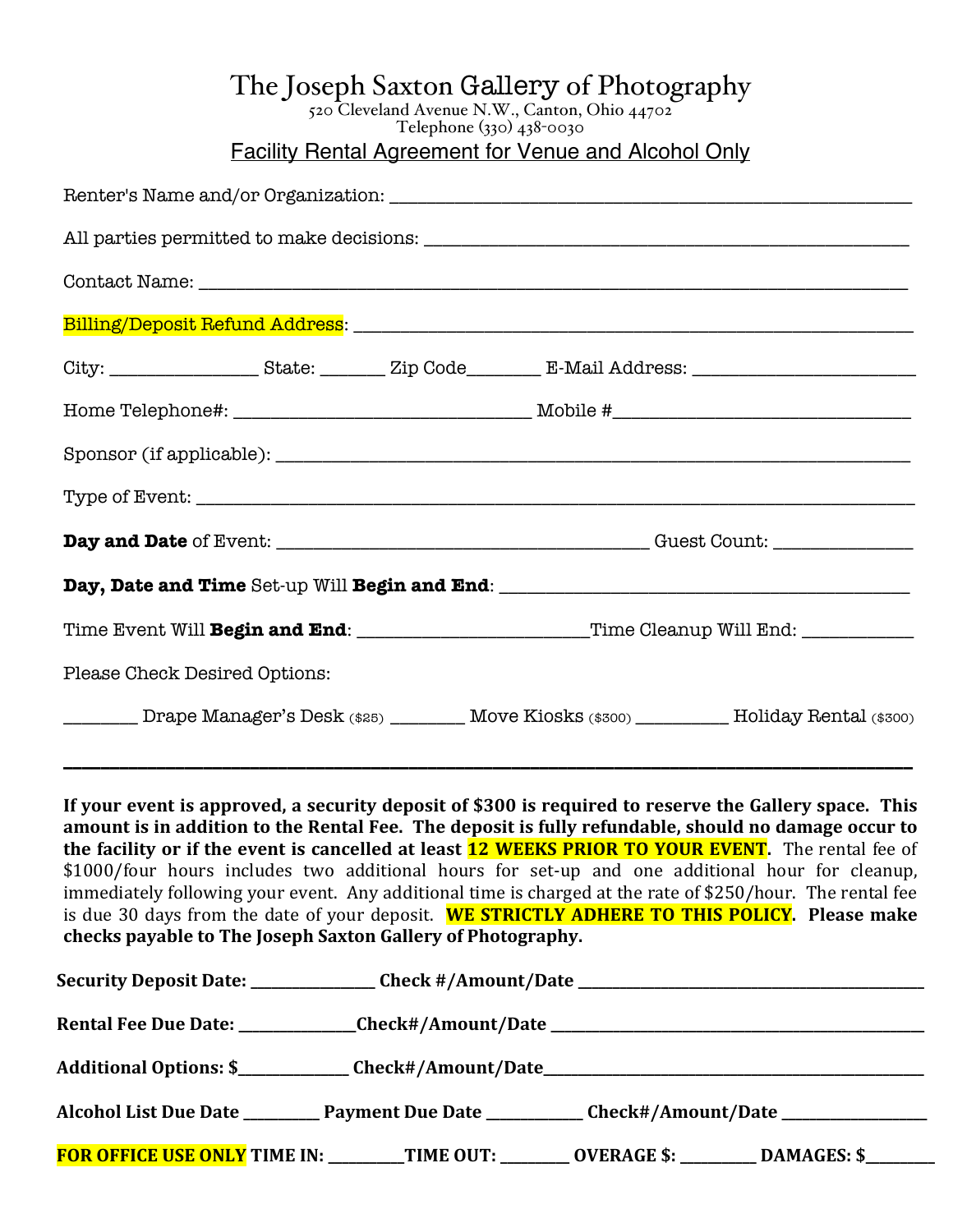## **The Joseph Saxton Gallery of Photography** 521

520 Cleveland Avenue N.W., Canton, Ohio 44702

#### **Alcohol Policy**

Will alcohol be served at your event? Yes: \_\_\_\_\_\_\_\_\_ No: \_\_\_\_\_\_\_\_\_\_

The Gallery holds a D5 Liquor License. According to Ohio Law, any alcohol served at your event must be purchased from the Gallery. The Gallery or Event Manager is able to provide information and pricing for wine, beer and spirits. We offer both Shelf and Premium selections.

**Your alcohol selection must be finalized no later than 2 weeks after your rental fee due date. Sixty days after your deposit, your alcohol payment is required. SALES TAX WILL BE ADDED TO YOUR TOTAL. PAYMENT MUST BE MADE IN FULL.** 

**\_\_\_\_\_\_\_\_\_\_\_\_\_\_\_\_\_\_\_\_\_\_\_\_\_\_\_\_\_\_\_\_\_\_\_\_\_\_\_\_\_\_\_\_\_\_\_\_\_\_\_\_\_\_\_\_\_\_\_\_\_\_\_\_\_\_\_\_\_\_\_\_\_\_\_\_\_\_\_\_\_\_\_\_\_\_\_\_\_\_\_**

### **Renter's Agreement**

I have read, understood and agree to abide by the Facility Use Guidelines and Alcohol Policy. **I agree to pay my rental fee 30 days from the date of my deposit. My alcohol selection must be finalized two weeks following the due date of my rental fee. Sixty days from my** 

**deposit, my alcohol selection, must be paid in full. The Gallery has the right to otherwise offer the date of my event rental to another party.** All information provided herein is accurate and complete to the best of my knowledge.

Executed this day, in the month of the secuted this day, in the month of the secution, Ohio.

Print Name:  $\Box$  Signature:  $\Box$ 

**Co-Sponsor's Agreement (**if the renter is under the age of 21 or if an employee is signing on behalf of his employer**)**

**\_\_\_\_\_\_\_\_\_\_\_\_\_\_\_\_\_\_\_\_\_\_\_\_\_\_\_\_\_\_\_\_\_\_\_\_\_\_\_\_\_\_\_\_\_\_\_\_\_\_\_\_\_\_\_\_\_\_\_\_\_\_\_\_\_\_\_\_\_\_\_\_\_\_\_\_\_\_\_\_\_\_\_\_\_\_\_\_\_\_\_**

I have read, understood and agree to abide by the Facility Use Guidelines and Alcohol Policy. I agree to become the official sponsor of the above renter's event and assume responsibility for the care and oversight of the facility during the event.

Executed this \_\_\_\_\_\_ day, in the month of \_\_\_\_\_\_\_\_\_\_\_\_\_\_\_\_\_\_\_, 20\_\_\_\_\_\_\_ in Canton, Ohio.

Print Name: \_\_\_\_\_\_\_\_\_\_\_\_\_\_\_\_\_\_\_\_\_\_\_\_\_\_\_\_\_\_\_\_\_\_\_ Signature: \_\_\_\_\_\_\_\_\_\_\_\_\_\_\_\_\_\_\_\_\_\_\_\_\_\_\_\_\_\_\_\_\_

## **Joseph Saxton Gallery Representative**

Print Name: the contract of the contract of the Signature:  $\mathop{\mathrm{Signature}}$ :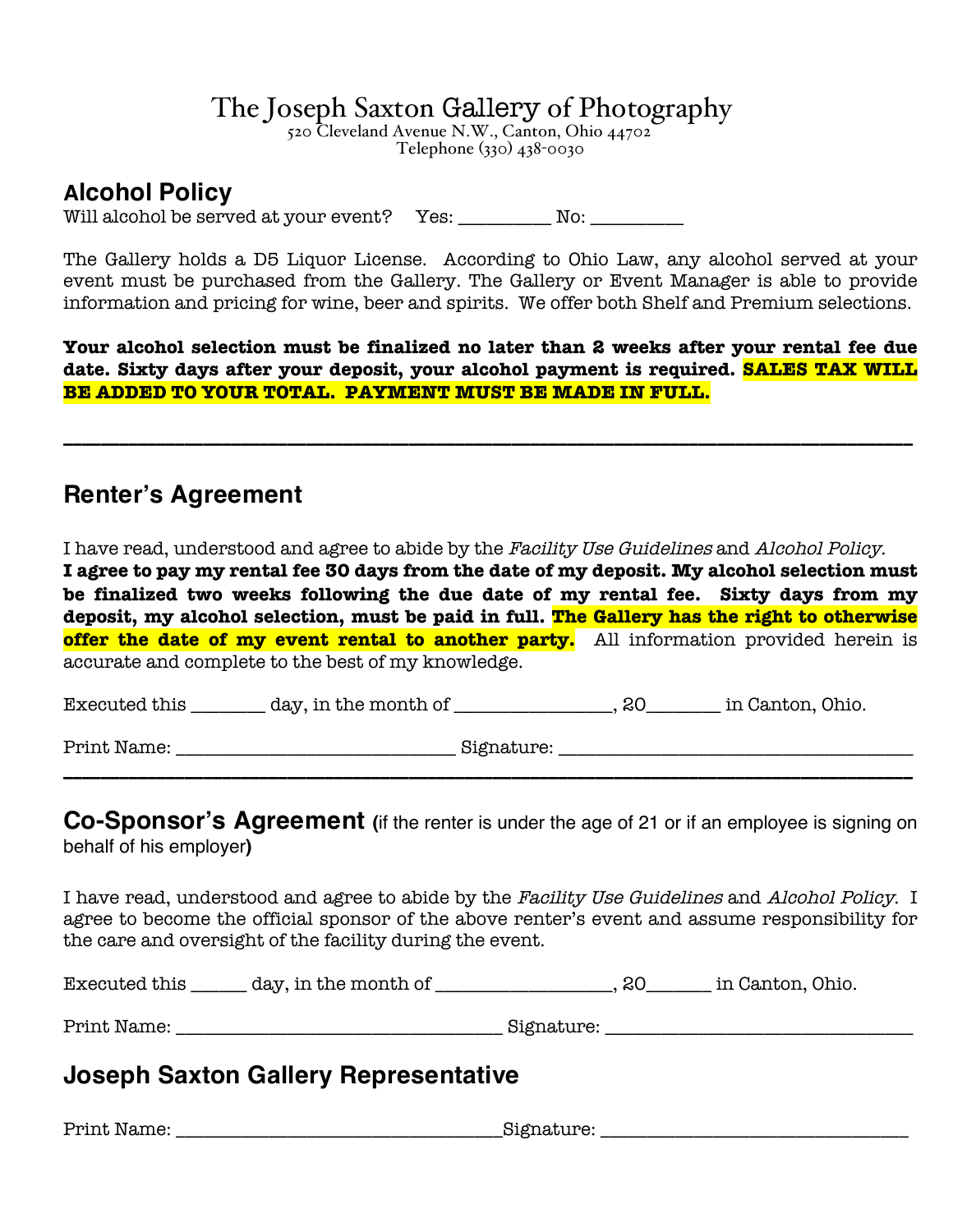# The Joseph Saxton Gallery of Photography<br>520 Cleveland Avenue N.W., Canton, Ohio 44702

Telephone (330) 438-0030

### **Facility Use Guidelines**

- 1) If your event is approved, a security deposit of \$300 is required to reserve the Gallery space. This deposit is fully refundable should no damage occur (so please inform a member of the Gallery Staff should you see any damages during set-up, such as a damaged wall or torn upholstery, to avoid being held liable for them) or **if cancelled 12 weeks prior to the event. Please keep this timeline in mind, should you need to cancel your event. Any repairs not covered by the security deposit will be charged to the renter, according to Appendix A.**
- 2) **YOUR RENTAL FEE IS DUE 30 DAYS AFTER YOUR DEPOSIT AND YOUR ALCOHOL PAYMENT IS DUE 60 DAYS AFTER YOUR DEPOSIT. The Gallery otherwise reserves the right to offer the facility, to another renter**. Rental fees include the cost of normal staffing, utilities and maintenance. Please include dining considerations for 2-4 staff members, depending on the size of your event. An additional charge of \$300 will be incurred for removing the four small kiosks from the Main Gallery, \$25 to drape the manager's desk and a \$300 up charge, for holiday rentals. **NO FURNITURE or ARTWORK will be moved or removed for any event. Checks should be made payable to: The Joseph Saxton Gallery of Photography.**
- 3) **Cancellations made within 12 weeks prior to the day of the event will result in a complete refund. Less than 12 weeks will result in a refund of the security deposit ONLY.**
- 4) The Facility Rental Agreement must be filled out and signed prior to using the facility. The person signing the *Agreement* must be at least 21 years of age and an authorized agent, if the rental facility is for use by an organization.
- 5) The Gallery is a "non-smoking" facility. Smoking is prohibited within 20 feet of the main entrances, exits and operable windows. All smokers must comply with current smoking laws.
- 6) Decorations may not be attached to any part of the building using nails, staples, tacks, tape, glue, putty, etc. **NO LIT CANDLES ARE PERMITTED. Authentic, unlit candles or electronic candles may be substituted.**
- 7) Everything brought into the building or onto the grounds by the renter must be removed at the close of the event, that same day. All rental items brought into the facility by independent contractors, such as tables, chairs, linens, glassware, flatware and dishes must be removed by the next business day, following the event. Business days and hours are Tuesday through Saturday, noon to 5:00 p.m. **Remaining items become the property of the Joseph Saxton Gallery of Photography, to keep or discard at will**.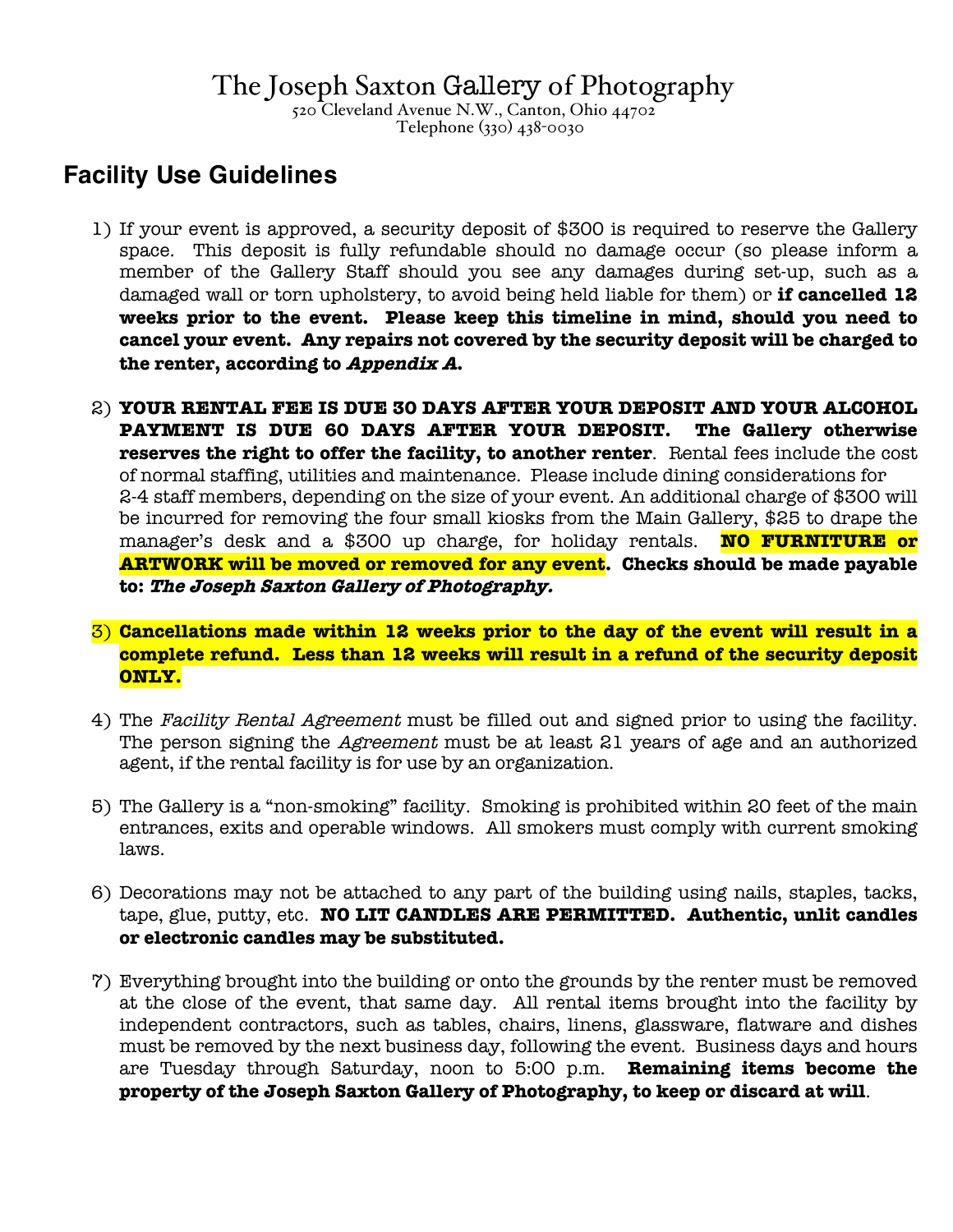## The Joseph Saxton Gallery of Photography

520 Cleveland Avenue N.W., Canton, Ohio 44702

Telephone (330) 438-0030

- 8) Youth groups must have adult chaperones present, at a ratio of one adult per ten students.
- 9) If the event includes food, it is the responsibility of the renter and/or chosen caterer to provide any necessary equipment and all service items including refrigeration, warming ovens, catering equipment, linens, dishes, glassware, utensils, etc. The Gallery does not provide these items. A kitchenette, with an assortment of sinks, is available for use.
- 10) **RECYCLING IS REQUIRED!** All aluminum or steel cans, foil or foil pans (scrape and rinse of excess food), glass, cardboard (both corrugated and non-corrugated cardboard, such as cracker boxes), all recyclable plastic (look for the recycling symbol) and **UNSOILED** paper products (such as flyers and brochures) MUST BE RECYCLED. Please consult with a Gallery Staff Member, concerning any questions you may have, regarding this policy.
- 11) We will extend current pricing into the next year, but no further. We understand that some events, such as wedding receptions, are planned well in advance of the actual date of the event. In other words, if you make your deposit in the year prior to your event, we will honor the prices in place when you made your deposit. If your event date extends beyond the year following your deposit, you must pay the difference between the deposit year rental fee and the following calendar year's rental fee. For example: If you book your event and pay your deposit in 2018, but your event is not until 2020, your rental fee will reflect the prices in place the calendar year following your deposit (2019). Initially, you will pay the current rental rate, but the next year, you will be required to pay the difference, if the rate has been raised. While we cannot predict future pricing, we will only require you to pay \$300 maximum or the difference in rates, whichever is less.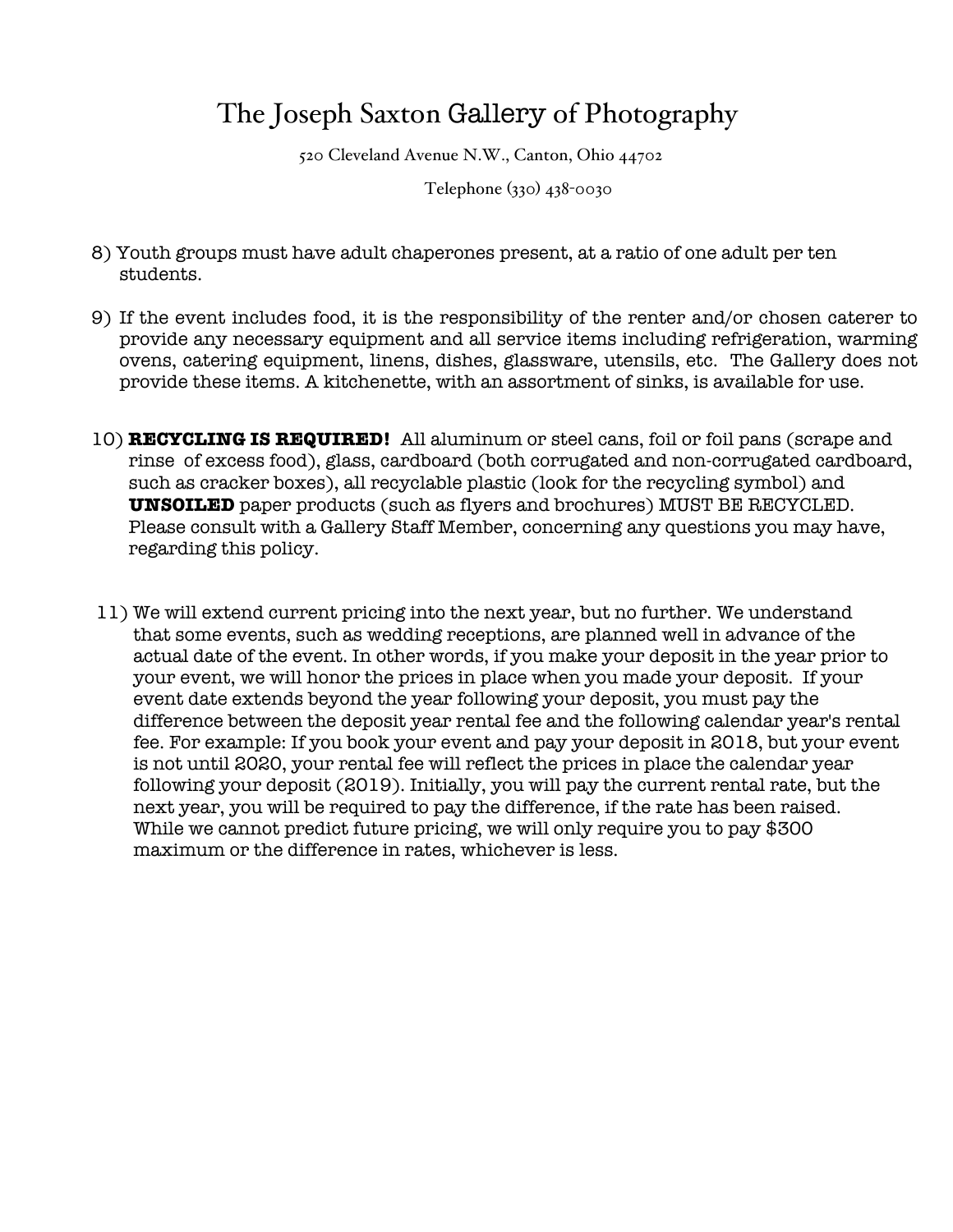# The Joseph Saxton Gallery of Photography<br>520 Cleveland Avenue N.W., Canton, Ohio 44702

Telephone (330) 438-0030

The Main Gallery is approximately 6000 square feet. The Studio Gallery is approximately 1200 square feet. Together, these rooms accommodate 250 guests.

The garage is approximately 4284 square feet. Caterers alone are permitted to use this area for staging. Garage parking is only available to the Joseph Saxton Staff.

#### **Rental Rates (we impose a 4 hour minimum rental)**

| Main Gallery and Studio Gallery | \$1000 (first four hours) |
|---------------------------------|---------------------------|
| Each additional hour            | \$250                     |
| Garage (for caterer's use)      | Gratis                    |

**We are closed most major holidays. A \$300 holiday charge will be applied to all events scheduled for weekends surrounding many holidays, including, but not exclusive to Easter, Thanksgiving, Christmas, New Year's Eve/Day, etc.**

• **Please include dining considerations for two to four Gallery Staff Members, depending on size of the event.**

### **Room Set-Up**

Please inquire with the Gallery Manager regarding any set-up needs such as tables or chairs. The event rental includes some furniture (please see the opening page of the Event Rental portion of our website, at www.JosephSaxton.com). Additional requirements are the responsibility of the renter. We are not affiliated with any business, so renters may use the supply company of their choice. The Gallery Manager can make suggestions regarding area rental companies, upon request. It is the responsibility of the renter/caterer to set-up and tear down the Gallery, for the event. Set-up may take place the day before the event, if the Gallery is available. Cleanup must occur at the close of the event, that same day.

#### **Contact Information**

Maria Hadjian – Manager Telephone: (330) 438-0030 Fax: (330) 456-9566 Hours: Wednesday through Saturday, noon – 5:00 p.m. E-mail: Gallery@JosephSaxton.com